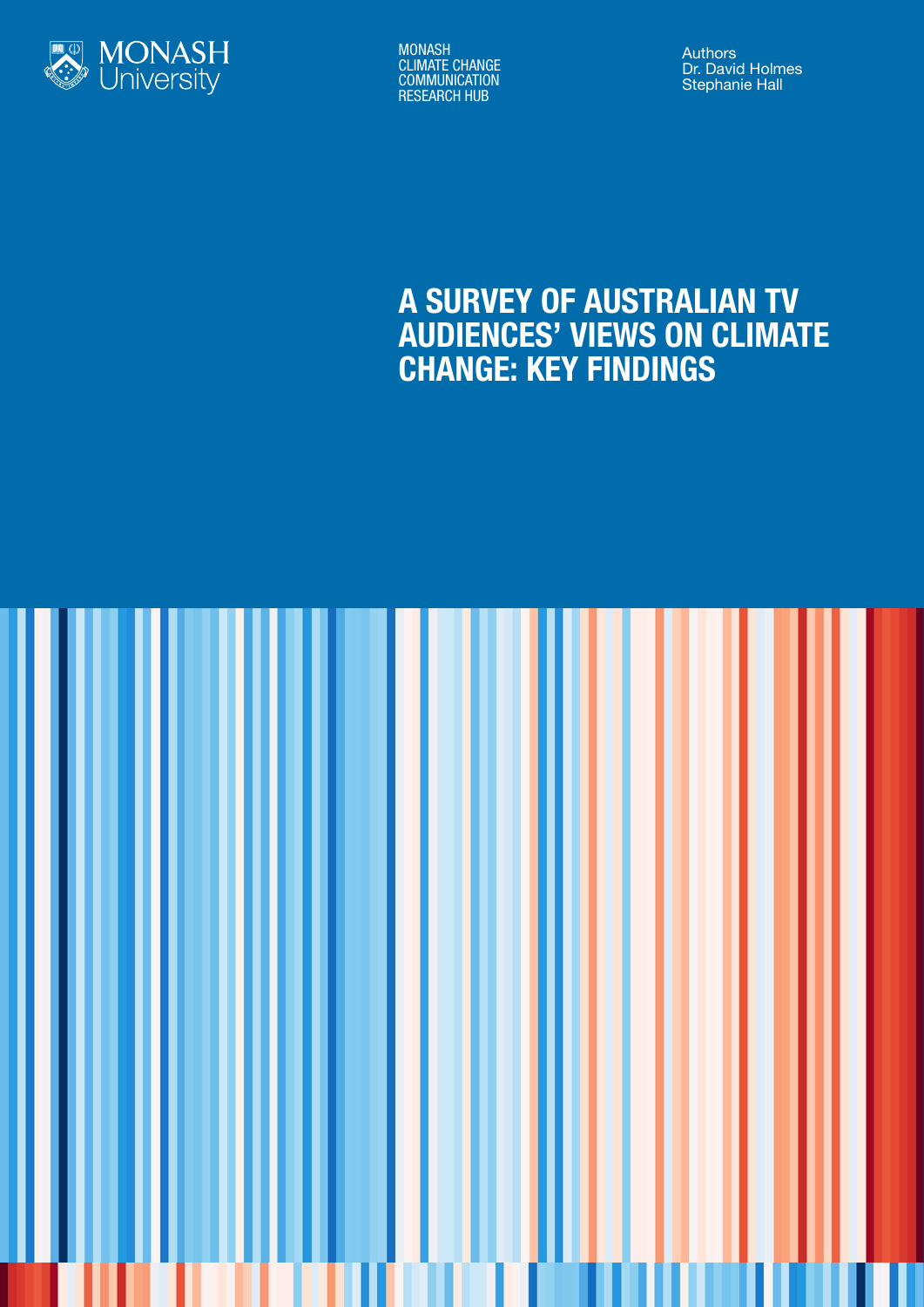# KEY FINDINGS

- → **A significant majority of Australians accept the scientific consensus that climate change is happening, with only 1 out of 10 Australians rejecting this belief.**
- → **There is a considerable national appetite for climate information on broadcast television, with an overwhelming majority of Australians expressing interest in learning about the impacts of climate change in a weather report.**
- → **Australian television audiences have a strong preference for local climate trends and projections over information relating to national or global changes.**
- → **When it comes to trusted sources of climate information, scientists emerged as the most trusted, followed by farmers, firefighters, weather presenters and doctors and nurses. Politicians were the least trusted on climate change, followed by business leaders and religious leaders.**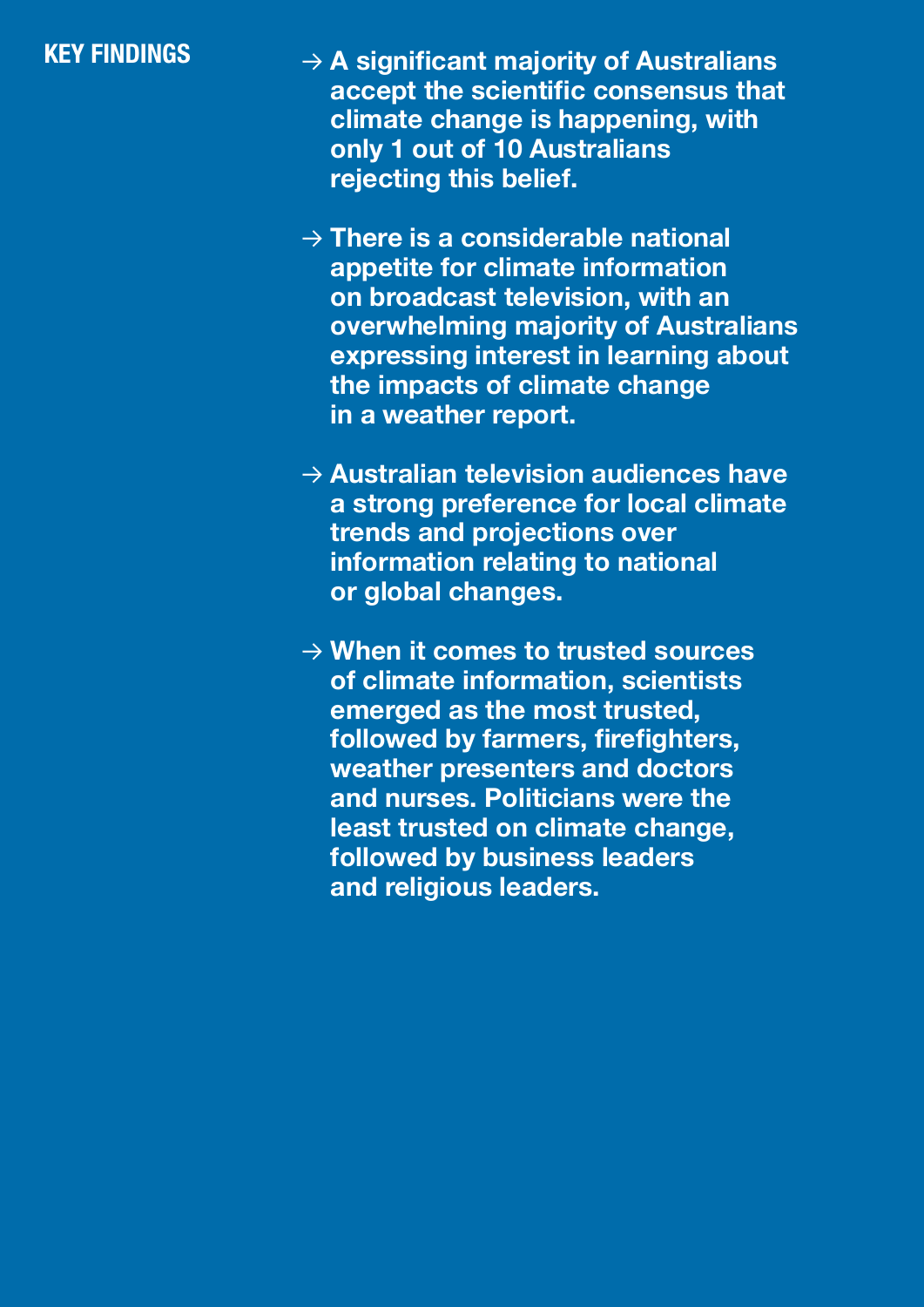# **INTRODUCTION**

This report documents the key findings of a national survey of television audiences' views of climate change in Australia. This study was conducted by the Monash Climate Change Communication Research Hub with the assistance of the panel survey company Qualtrics. The full survey can be made available upon request to the MCCCRH.

The survey served a dual purpose; firstly, to gain an insight into how Australian television audiences' think and feel about climate change, and secondly, to assess their receptiveness to having climate information delivered in television weather segments.

According to the Bureau of Meteorology and CSIRO, Australia is increasingly experiencing the impacts of climate change. Heatwaves, drought, flood and sea level rise are all projected to increase in the future, which in turn will have a considerable impact upon community health, agriculture, water management, biodiversity, coastal regions, transport and infrastructure. As the nation begins to deal with these impacts, we all have important decisions to make about how to protect ourselves, our families and our communities.

Helping Australians understand the personal and collective risks of climate change is important in enabling them to make effective decisions about how best to manage those risks. As such, this survey collected information on the kinds of climate information audiences were interested in, and in particular, answer the following questions:

**Are local climate impacts of more interest to audiences than national ones?**

**What kinds of historical and projected climate trends are audiences interested in?**

**Do audiences have preferences on how climate information is presented to them?**

**Who do Australians trust to deliver them climate information?**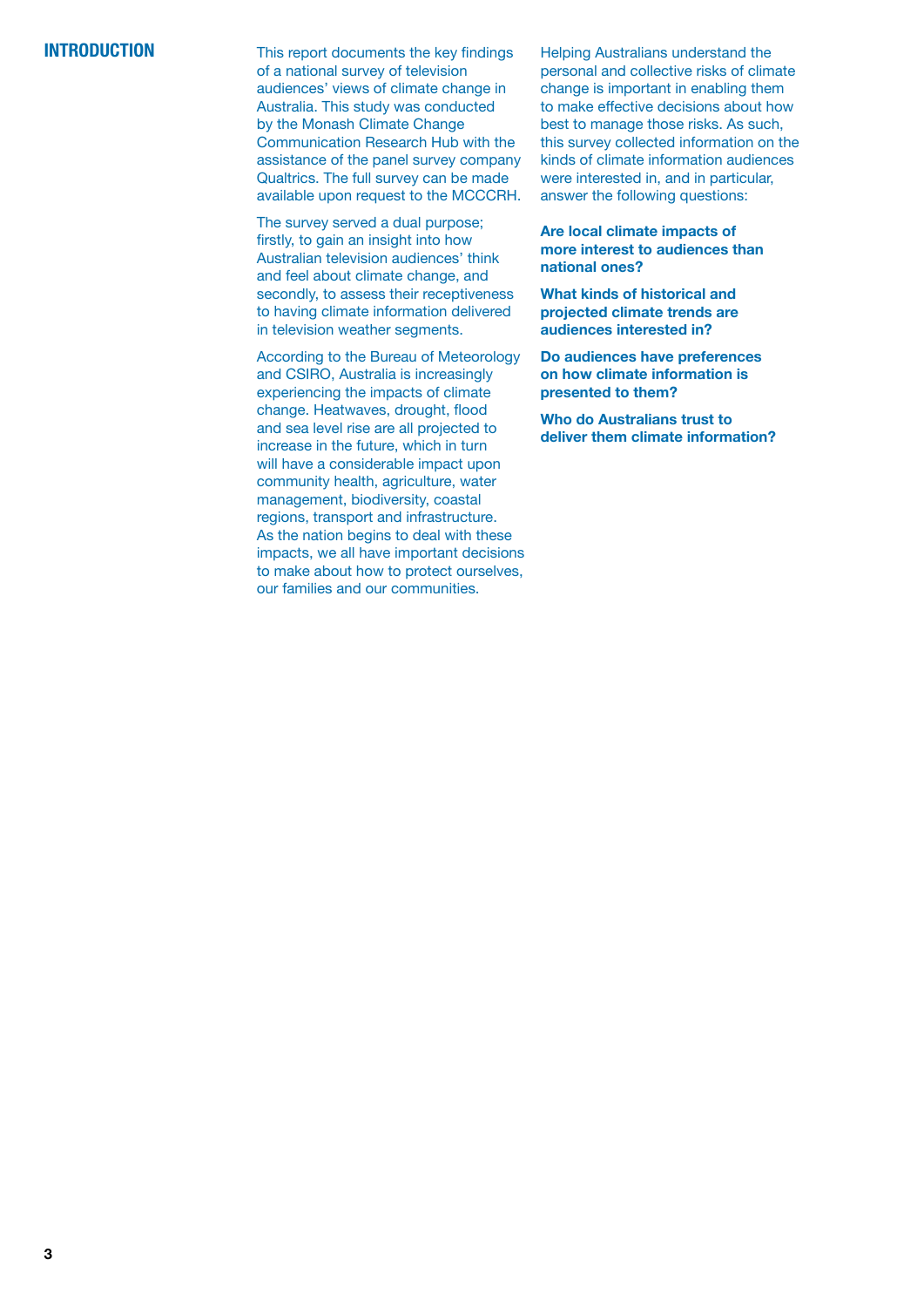#### **Inclusion & Exclusion Criteria**

The survey recorded the views of 750 Australians living in Sydney, Melbourne, Brisbane, Adelaide and Perth. Television viewers were the primary focus as television remains the single largest news source in Australia. Respondents who did not watch television news were excluded from the survey.

Qualtrics chose respondents according to their preferred television news source, in proportion to the known audience share of Australian capital cities. The sources included in the analysis were Seven Network, Nine Network, Network Ten, SBS and ABC.

For the period January to October 2017, the average audience share for Australian capital cities was as shown below. When the percentage of each quota was reached, respondents were screened in terms of their compliance with channels with incomplete quotas. The process was repeated until all quotas were filled.

### **Australian Capital City Audience Share** Source: OzTam Australian Capital City Audience Share

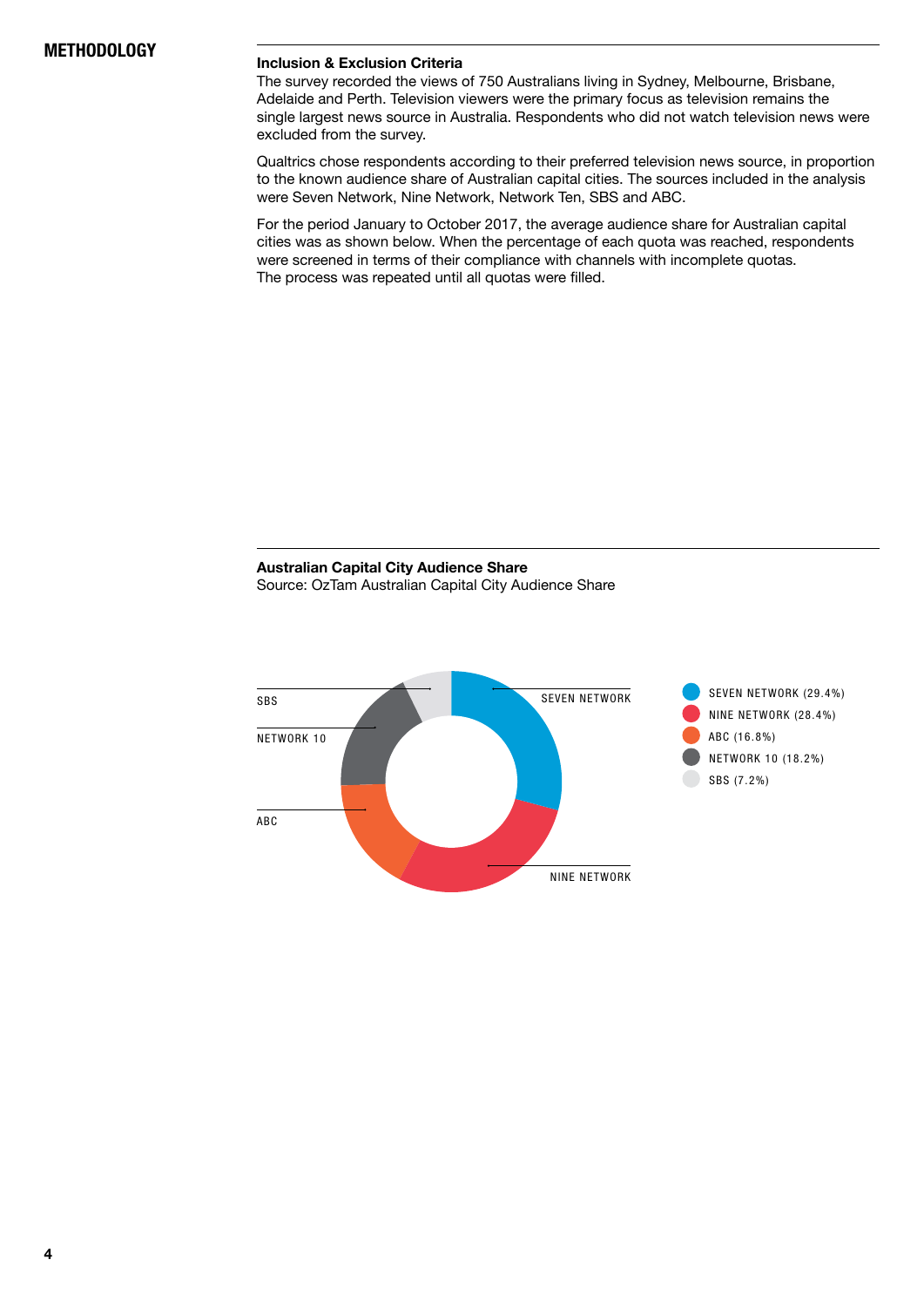## **Demographics of respondents**

BRISBANE

Respondents were of the following genders and ages and came from the following cities:



SYDNEY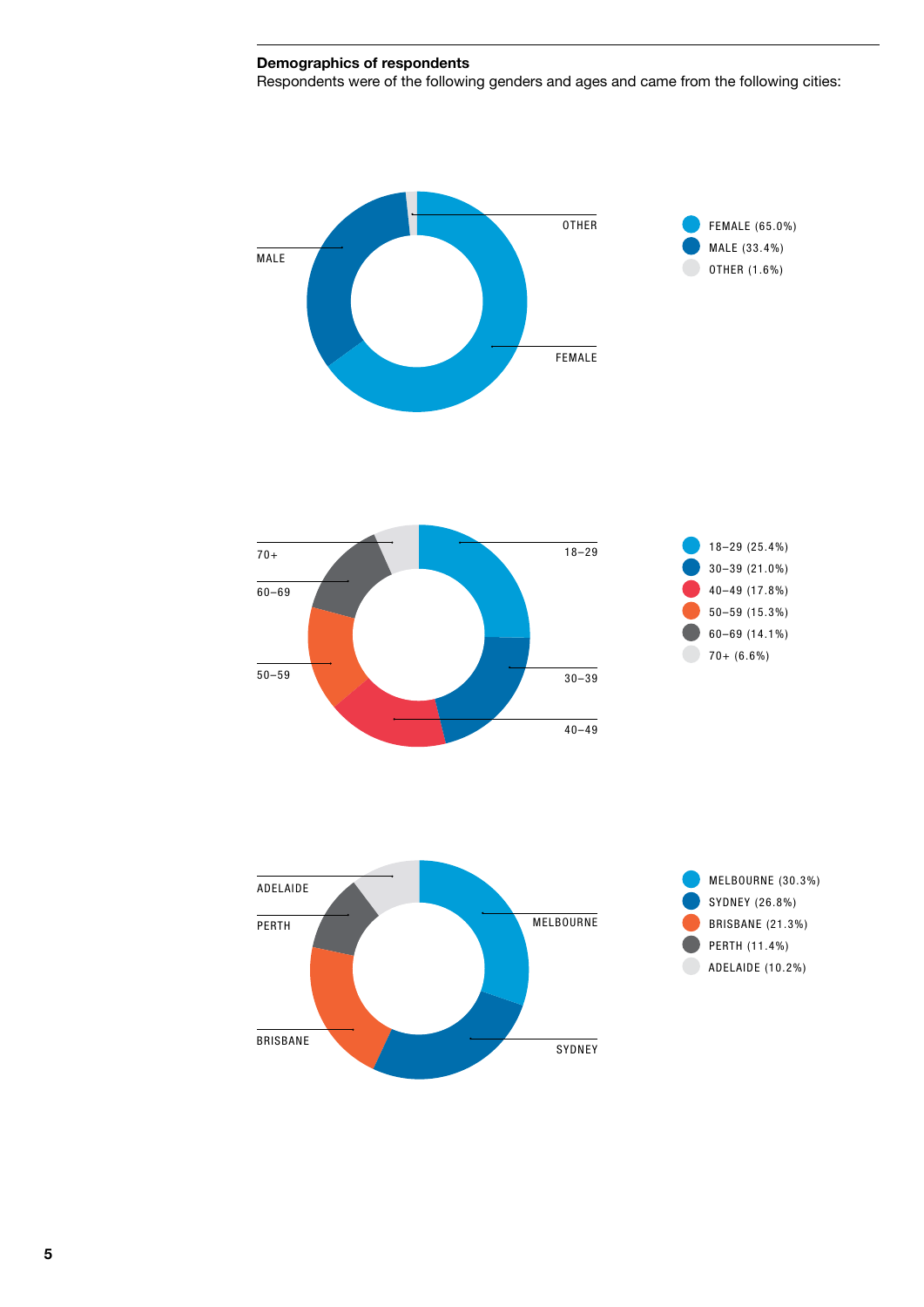**The following questions examine the climate change perceptions of Australian capital city television audiences and explore their receptiveness to television-based climate communication initiatives.**

#### **Do you think climate change is happening?**



#### **How concerned are you about climate change?**

When it came to the level of concern Australians had about climate change, almost three out of every four Australians were either very or somewhat concerned. These findings mirror that of other recent Australian studies, such as the 2019 Climate of the Nation.

 NOT CONCERNED AT ALL (5.8%) SOMEWHAT UNCONCERNED (5.4%) NEITHER CONCERNED NOR UNCONCERNED (16.5%) SOMEWHAT CONCERNED (37.5%) VERY CONCERNED (34.8%)



LEVEL OF CONCERN

More than 65% of Australians further identified that climate change was personally important to them. Combined, only 12.4% of Australians felt that climate change was either not very important or not important at all.

It is also pertinent to note that in the years following this survey, and in the wake of Australia experiencing its worst ever bushfires in the summer of 2019/20, an increase in concern on climate change has been documented in several studies.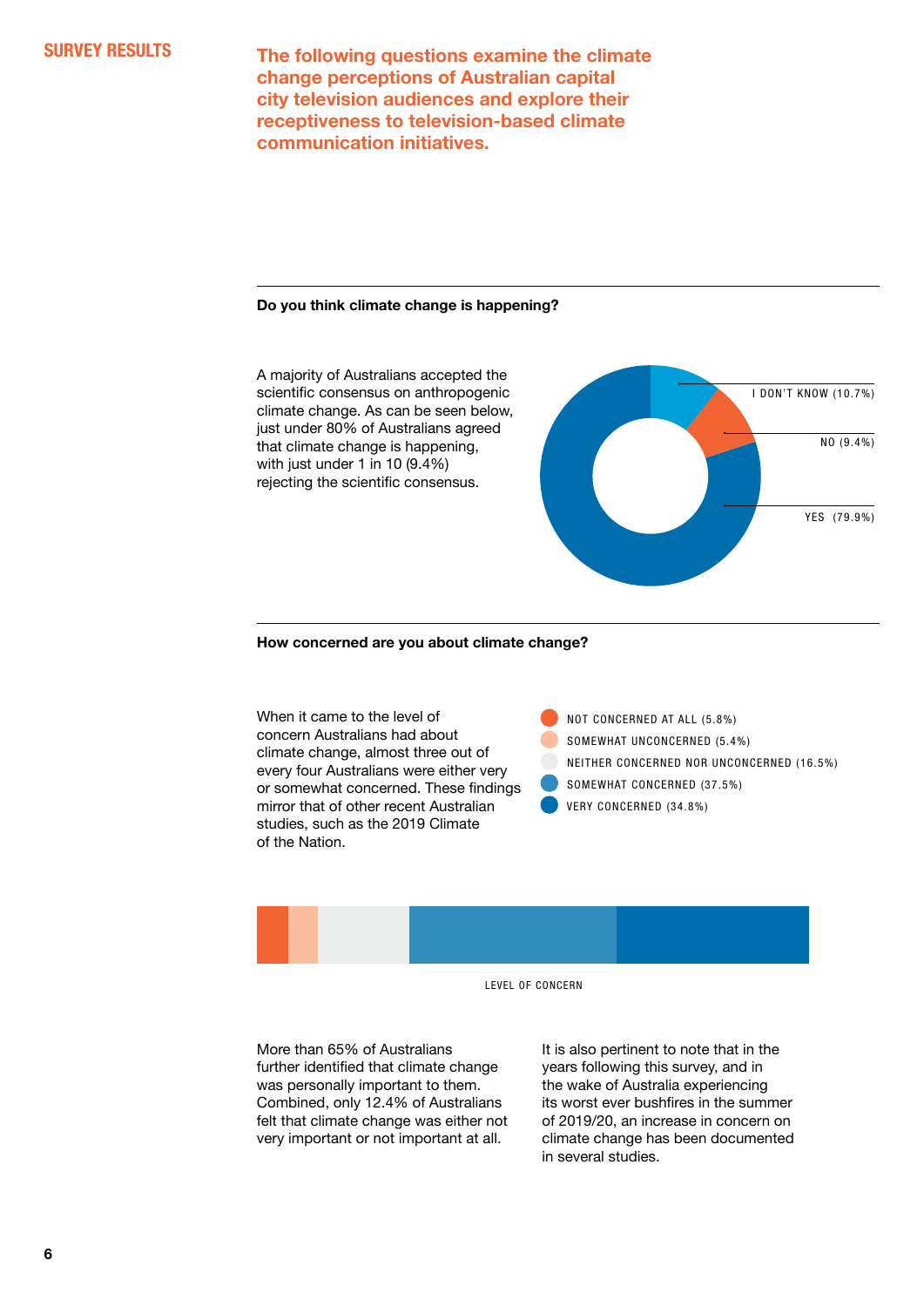#### **How much would you trust the following when it comes to climate change?**

When asked which members of society they trusted in relation to climate change, scientists emerged as the most trusted, with 75% of Australian audiences expressing they held trust in them. This was followed by farmers at 55%, firefighters at 48%, weather presenters at 39% and doctors and nurses at 37%. At the other end of the scale, politicians, business leaders and religious leaders are the least trusted when it comes to climate change, tallying 3%, 5% and 9% respectively.



#### **To what extent do you trust television weather presenters as a reliable source of weather information?**

Weather presenters emerged as the fourth most trusted source of climate change information when ranked against a broad selection of members of society. As to be expected, the research also found that weather presenters were widely trusted as reliable sources of weather information, with 77% of respondents expressing either strong, moderate or slight trust.

 STRONG DISTRUST (2.0%) MODERATE DISTRUST (1.6%) SLIGHT DISTRUST (3.5%) NEITHER TRUST NOR DISTRUST (15.7%) SLIGHT TRUST (23.3%) MODERATE TRUST (41.1%) STRONG TRUST (12.7%)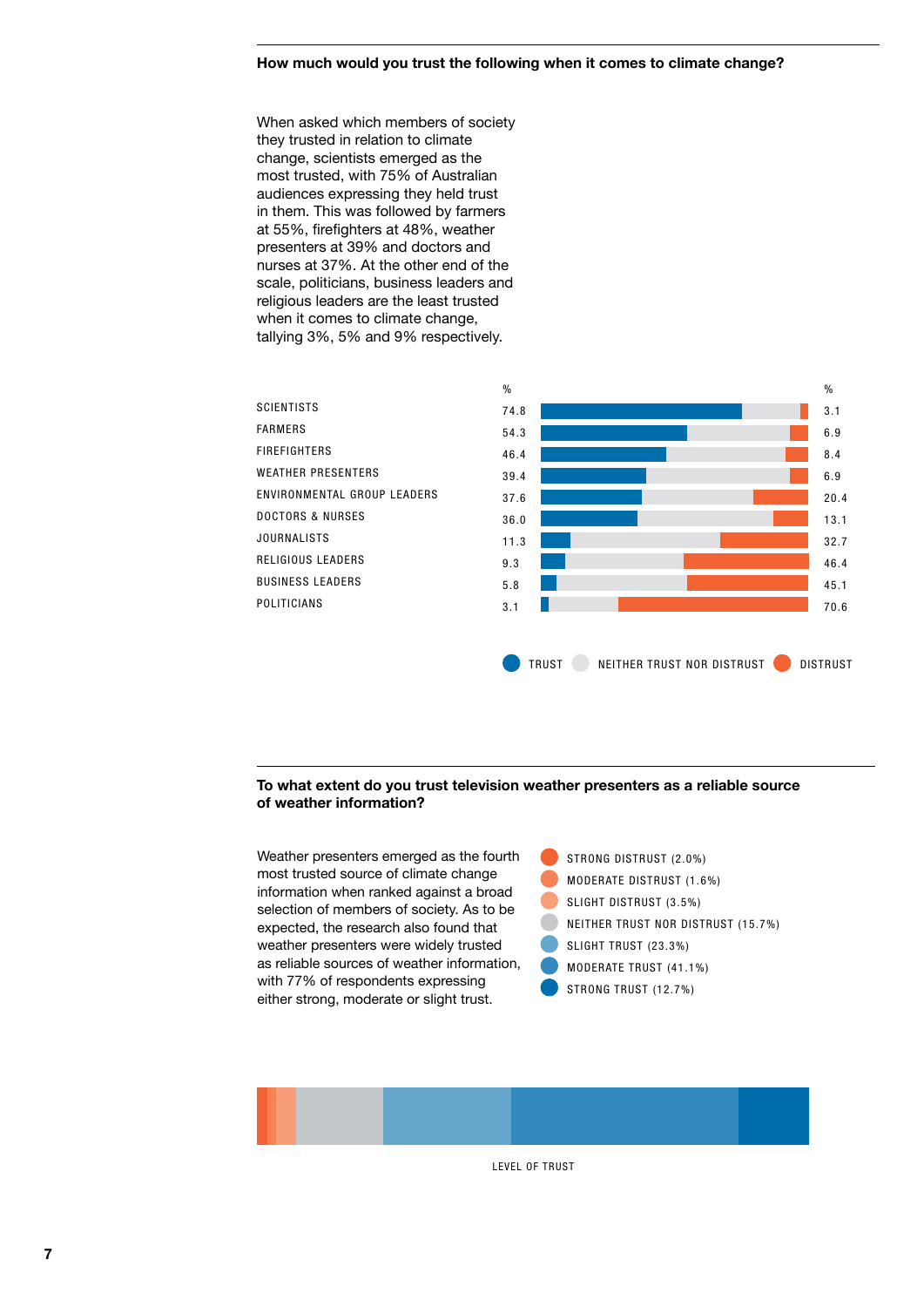#### **How interested would you be in learning about the impacts of climate change in a weather bulletin?**

Combined with their existing science communication skills and importantly, their positions as highly visible. apolitical media personalities, the researchers determined that weather presenters held significant potential to be effective communicators of climate information. As such, the survey sought to understand how receptive audiences would be to receiving climate information from their local weather presenter in a television broadcast.

Combined, just under 88% of audiences expressed some level of interest in learning about the impacts of climate change in a weather bulletin, with more than 50% expressing either strong or moderate interest. Only 12% of those surveyed expressed that they had no interest in such a proposal.



**If the weather presenters on your main news program started presenting information about climate change what would you be the most likely to do?**

Respondents were then asked if the weather presenters on their main news program started presenting information about climate change, what would they be most likely to do? As can be seen below, approximately 85% respondents indicated they would continue watching their main news program if it started presenting information on climate change.

SWITCH TO A DIFFERENT NEWS PROGRAM WHERE THEY DID NOT PRESENT INFORMATION ABOUT CLIMATE CHANGE (15.3%)

VERY (26.2%)

CONTINUE WATCHING MY MAIN NEWS PROGRAM (84.6%)

**8**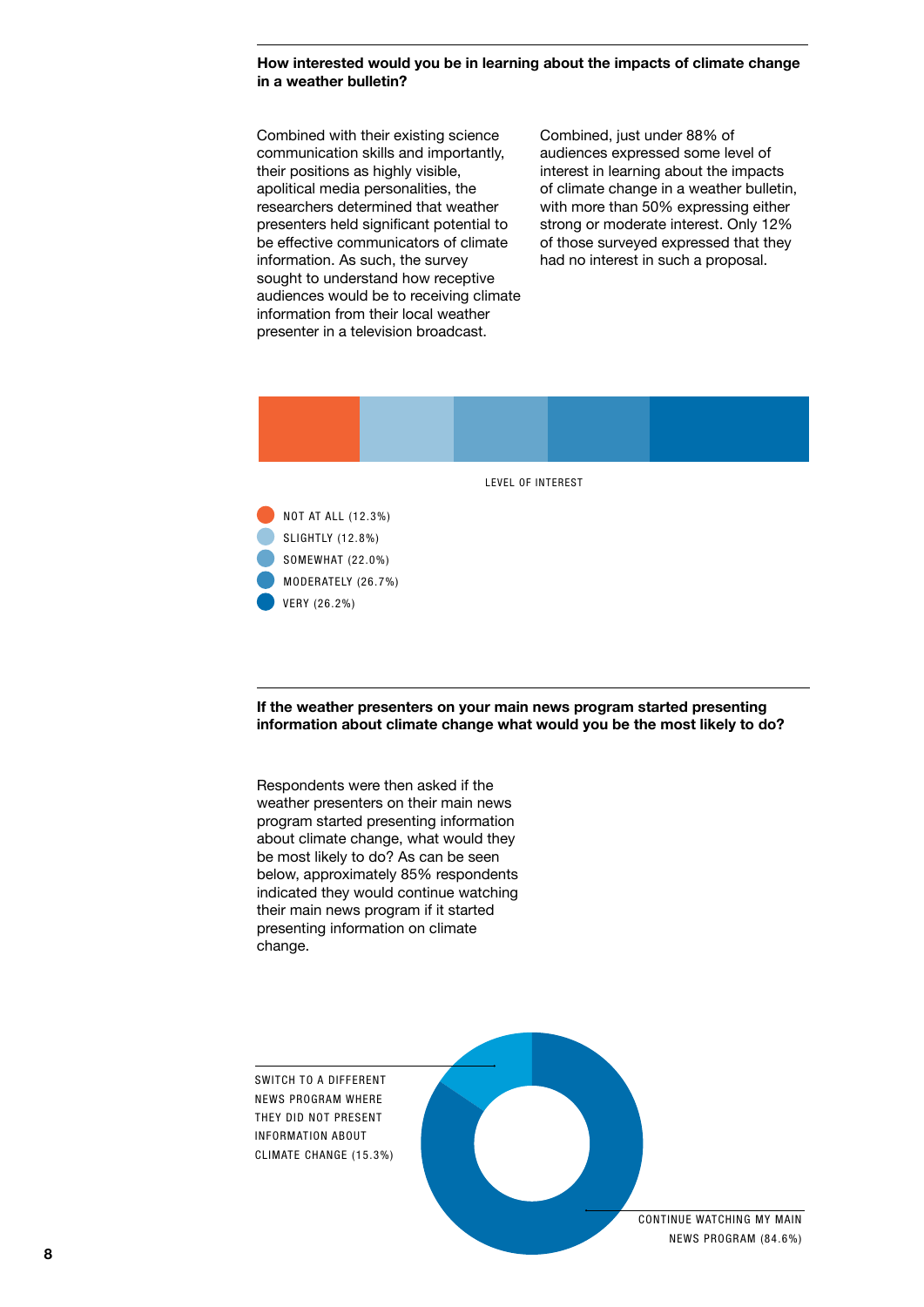**If the weather presenters on your main news program did not present information about climate change, how likely would you be to switch to a news program where they did?**

Perhaps most notably, when asked if they would switch from their regular news program that wasn't presenting on climate change to a rival channel that did present information on climate change, 57% of respondents said they would switch. Given how entrenched media consumption habits are, this is a significant finding.





Delving further than simply gauging interest in receiving climate information in weather broadcasts, the survey also sought to understand the specific types of information audiences would be interested in learning about.

In addition to considerable interest in explanations of extreme weather, national audiences expressed their preference for local climate information over that with a global focus. There was most interest in local climate projections and local climate observations at just under 47% and 45% respectively.

In contrast, global climate information didn't register as much interest, with only 37% expressing interest in future global projections and 35% for historical global information.

Audiences also expressed their interest in receiving climate information with the assistance of visual aids — whether a map, graph, diagram, or photo than to no visual aid.

#### **Which visual aids would you prefer to be used by weather presenters to explain climate change?**





Lastly, the survey highlighted that the three leading reasons why viewers were interested in having weather presenters present 'impartial information' about climate change were:

- –'Because information about climate change is too politicised in Australia' (49.07%)
- –'Because there isn't enough information about climate change' (44.76%)
- –'Because this information will help me understand the weather better' (41.75%)